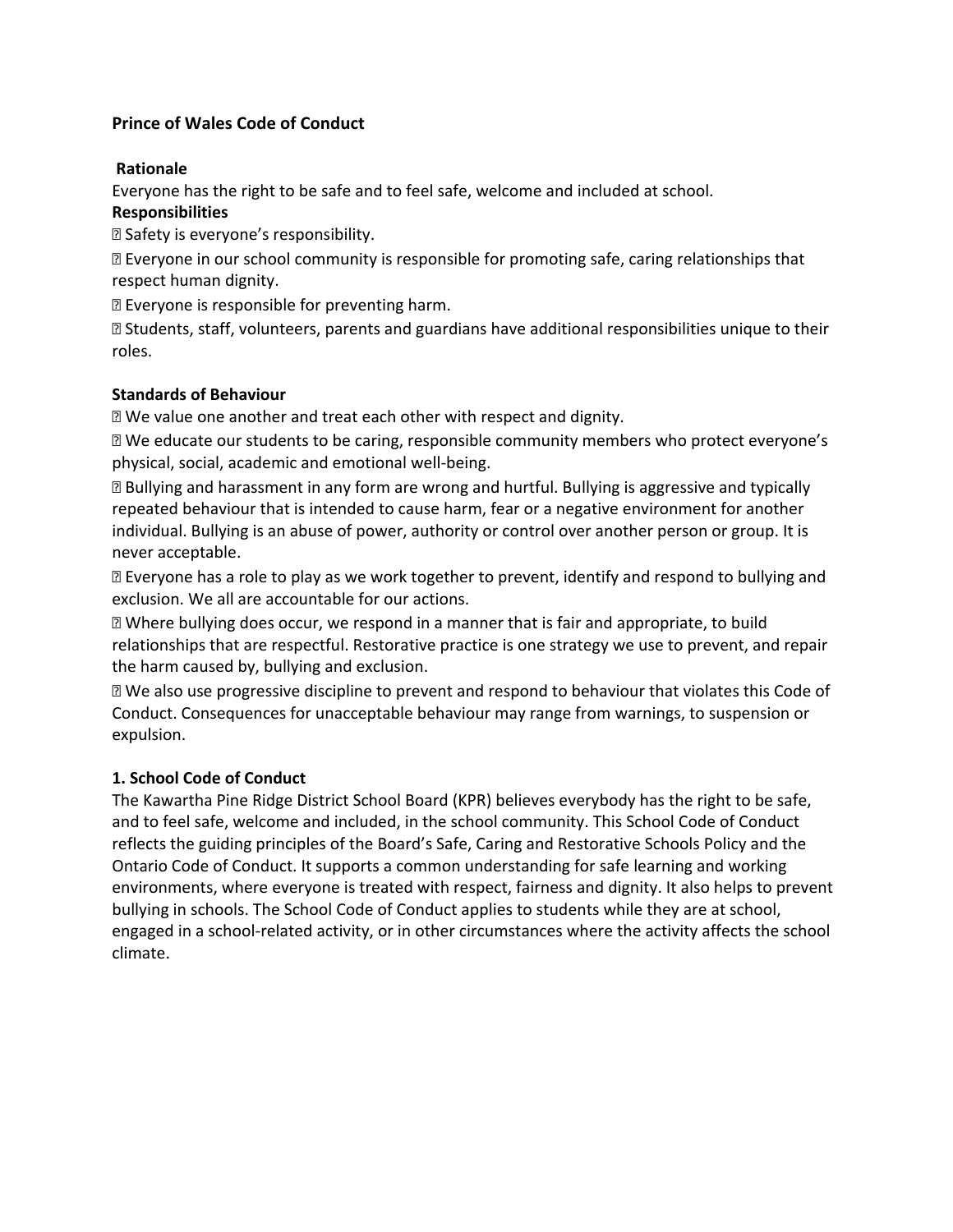# **2. School Code of Conduct Responsibilities**

**2.1 Common School Community Member Responsibilities** *E* Safety is everyone's responsibility. Everyone in our school community is responsible for promoting safe, caring relationships that respect human dignity.

Everyone is responsible for preventing harm.

Students, staff, parents/ guardians have additional responsibilities unique to their roles.

## **2.2 Additional Student Responsibilities**

**sqrtmogenal exercise self-discipline, follow the established rules and accept responsibility for their actions,** based on age and individual ability

 $\mathbb B$  come to school prepared, on time, ready to learn and support a positive learning environment

 $\mathbb B$  show respect for themselves, for others and for those in authority

 refrain from bringing anything to school that may compromise safety, inclusion or respect for the dignity of another member of the school community.

## **2.3 Additional Staff Responsibilities**

**<b>n** help students achieve their full potential and develop their self-worth

assess, evaluate and report student progress

**Z** communicate regularly and meaningfully with students, parents or guardians

 discipline fairly and consistently, taking any mitigating factors into account, as required by school board regulations on Discipline/Promoting Positive Student Behaviour/Code of Conduct, and the School Code of Conduct

be on time and prepared for all classes and school activities

prepare students for the full responsibilities of membership in their community/society

**If** safeguard students from persons or conditions that interfere with the learning process

understand and minimize any biases that may affect student‐teacher relationships.

# **2.4 Additional Parent/Guardian Responsibilities**

attend to their child's physical, social, academic and emotional well‐being

 show an active interest in their child's school work & actively support student progress **Z** communicate regularly with the school

help their child be neat, clean, appropriately dressed and prepared for school

 ensure their child attends school regularly, is on time, and gets to and from the school or bus stop safely

**D** promptly report to the school their child's absence or late arrival

become familiar with the Code of Conduct and school rules

**E** encourage and assist their child in following the rules of behaviour

**Z** assist school staff in dealing with disciplinary issues for their child.

### **3. Standards of Behaviour**

# **3.1 Respect, Dignity, Civility, Equality and Responsible Participation in School Life**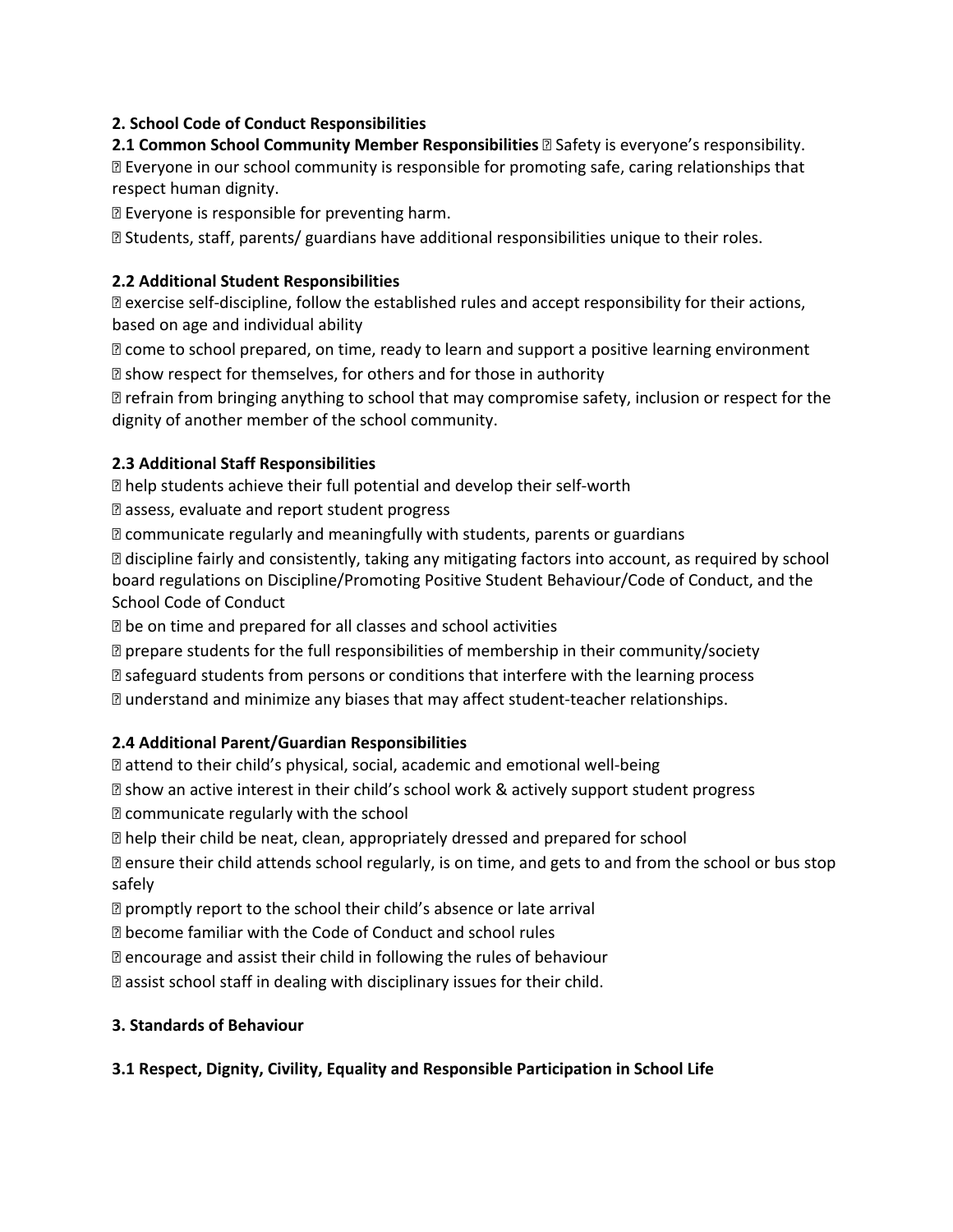We value one another and treat each other with respect and dignity. We educate our students to be caring, responsible community members who protect everyone's physical, social, academic and emotional well-being. Everyone in the school community must:

 $\mathbb B$  respect differences among people, their ideas, opinions, experiences and perspectives **If** treat one another with dignity at all times, especially when they disagree

 respect and treat everyone fairly, regardless of race, ancestry, place of origin, colour, ethnic origin, citizenship, creed, sex, sexual orientation, gender identity, gender expression, age, marital status, family status, disability or language

**E** respect and comply with federal, provincial and municipal laws

demonstrate the character attributes set out by the school board

**P** respect the rights of individuals and groups

**E** show proper care and regard for school and student property

**If** take appropriate measures to help one another

address behaviours that are disrespectful, unwelcoming or that exclude anyone

**<b>***<u></u>* ause non-violent means to resolve conflict

dress appropriately with regard to exposure, cleanliness and message

 $\mathbb Z$  respect persons who are in a position of authority

**D** respect the common goal to work in a positive environment of learning and teaching.

## **3.2 Physical and Emotional (Psychological) Safety**

To protect the physical & psychological safety of everyone at school, we will not tolerate: **Weapons** 

**D** possession of any weapon or replica weapon, such as firearms

use of any object or means to threaten or intimidate another person

causing injury to any person with an object

### **Alcohol and Drugs**

possessing, being under the influence of, or providing others with, alcohol or restricted drugs

### **Physical Aggression**

**I** inflicting or encouraging others to inflict bodily harm on another person intimidation

### **Non‐physical Aggression**

 emotional, sexual, homophobic, racist, sexist, faith‐based, ability‐based or social status‐based actions that hurt an individual or group, whether intentional or not

**If** threatening physical harm, bullying or harassing others

using any form of discrimination, stereotype, prejudice, harassment, hate/bias‐motivated act.

Further to these standards of behaviour, all school members are expected to seek staff assistance, if necessary, to resolve conflict peacefully.

**Bullying and harassment** in any form are wrong and hurtful. Everyone has a role to play as we work together to prevent, identify and respond to bullying and exclusion. We all are accountable for our actions. Where bullying does occur, we respond fairly and appropriately, to build respectful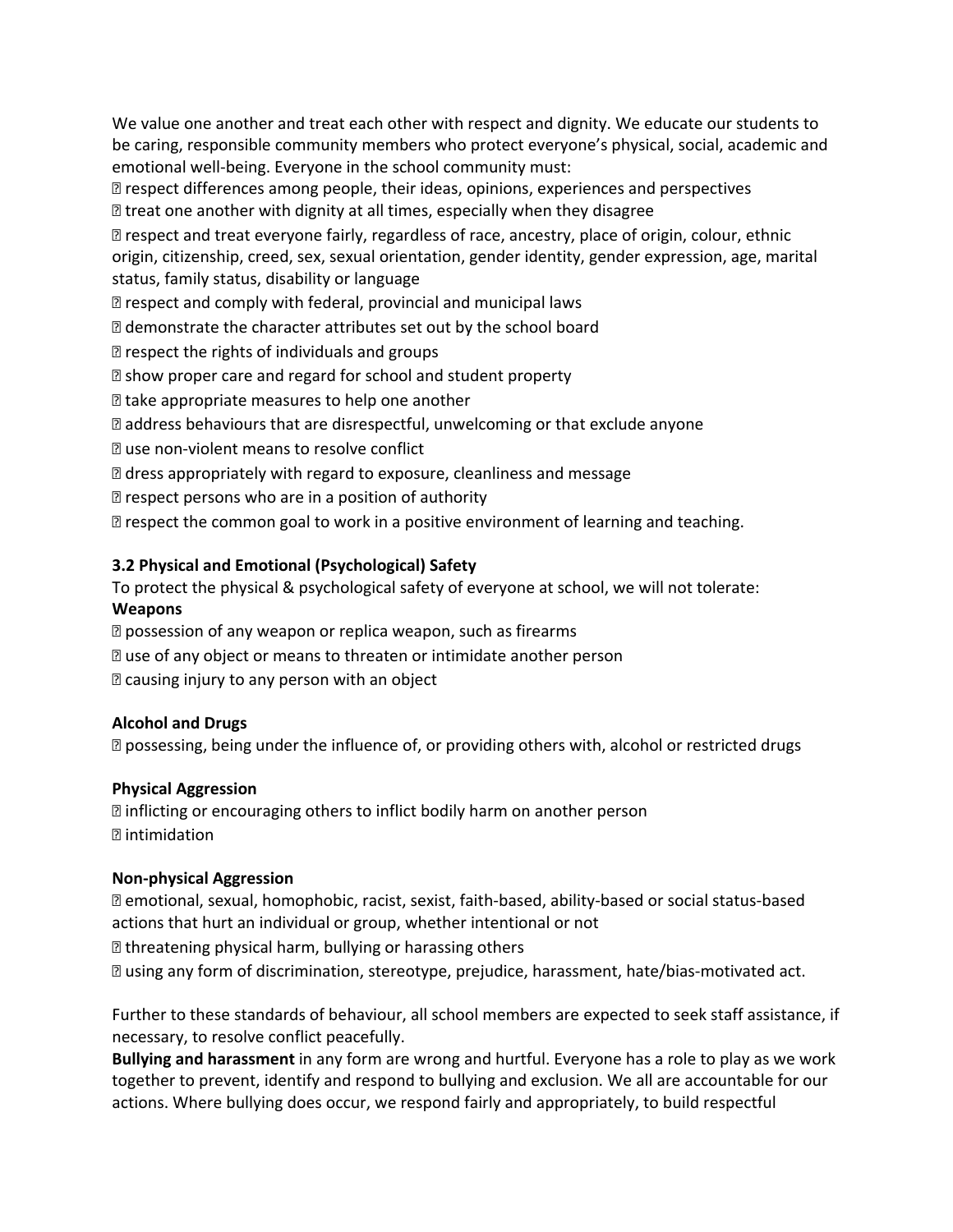relationships. Restorative practice is one strategy we use to prevent, and repair the harm caused by, bullying and exclusion.

**Bullying, by definition:** is aggressive and typically repeated behaviour by a pupil where:  $\mathbb B$  the behaviour is intended by the pupil to have the effect of, or the pupil ought to know that the behaviour would be likely to have the effect of:

‐ causing harm, fear, or distress to another individual, including physical, psychological, social or academic harm to the individual person's reputation or harm to the individual's property; ‐ or creating a negative environment at a school for another individual

 the behaviour occurs in a context where there is a real or perceived power imbalance between the pupil and the individual based on factors such as size, strength, age, intelligence, peer group power, economic status, social status, religion, ethnic origin, sexual orientation, family circumstances, gender, gender identity, gender expression, race, disability or the receipt of special education.

the behaviour includes the use of any physical, verbal, electronic, written or other means.

## **Cyber‐bullying** includes bullying by electronic means, including:

**Z** creating a web page or blog in which the creator assumes the identity of another person impersonating another person as the author of content or messages posted on the Internet communicating inappropriate material electronically to more than one individual, or posting material on a website that may be accessed by one or more individuals.

*Bullying*, in any form, has negative effects on:

a student's ability to learn

healthy relationships and the school climate

a school's ability to educate its students.

We **will not accept bullying** on school property, at school-related activities, on school buses, or in any another circumstances (e.g., online) where bullying has a negative effect on school climate. **4. School Code of Conduct Rules** 

**D** Students must be allowed to learn.

**Teachers must be allowed to teach.** 

The following behaviours are **not acceptable** for anyone in the school community:

‐ physical, verbal, electronic, written or other means of sexual or psychological abuse (e.g., sarcasm, ridicule, humiliation)

‐ assault

‐ bullying

‐ actions motivated by hate, bias or discrimination (e.g., on grounds of race, ancestry, place of origin, colour, ethnic origin, citizenship, creed, sex, sexual orientation, gender identity, gender expression, age, marital status, family status or disability).

‐ damage to property in the school environment (including school grounds, buses, trips.)

The Principal may apply these rules when the pupil's conduct outside school negatively impacts the school.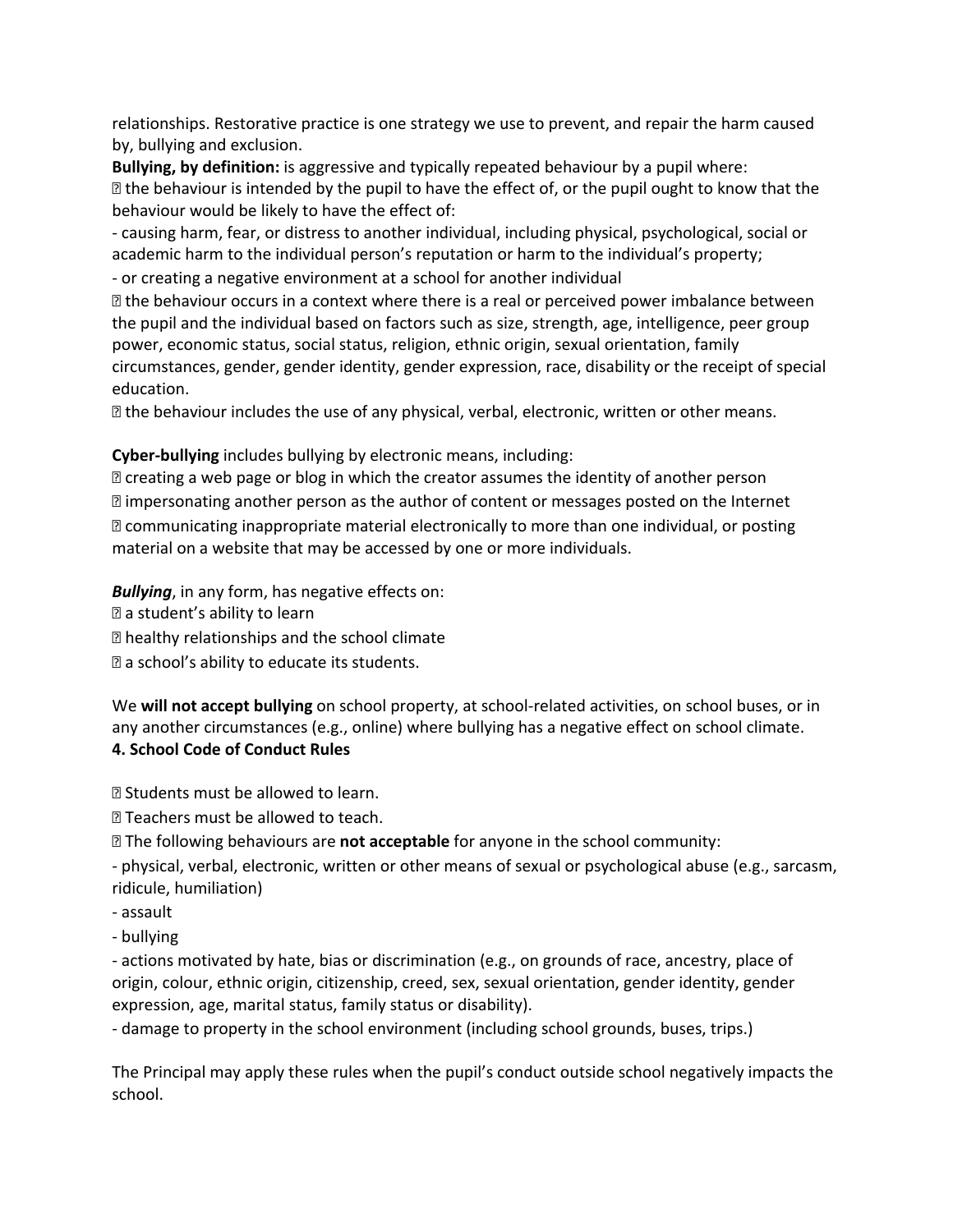In addition, at Prince of Wales the following expectations are in place to promote safety and a healthy classroom/school environment:

 snow, sand, pea stone or any other objects that can cause injury may not be thrown or kicked clothing with inappropriate messages or images (such as reference to drugs, violence, alcohol, disrespect towards others) and/or which do not cover undergarments and/or result in inappropriate exposure of skin is not permitted (this includes spaghetti straps, halter tops and short skirts/shorts as determined when arms are relaxed and fingertips extend below the length of the short/skirt, or straps on shirts are less than 3 fingers wide)

 hats are not to be worn inside unless a teacher requests special permission for a special event gum is not to be chewed in the building unless a teacher requests special permission to allow gum chewing for a special event

 a demonstration of respect with regards to the use of scented products. Spray deodorants and body sprays are not permitted at school.

**If** the Computer Use Agreement must be followed

**E** smoking and consumption of alcohol on all school premises, including the parking lot, playground and bus is prohibited

**If is all alter that the leave school property during the school day unless they are with an adult. A** signed note is required from the parent if a student is to accompany an adult other than his/her parent/guardian. Any exceptional circumstances must be discussed with the Principal. Students must sign-in/out at the office to ensure safety.

**If** respect for the environment will be shown by keeping our school and playground free from litter and a conscious effort to reduce/reuse/recycle will be encouraged

 wheeled forms of transportation (e.g., skateboards, scooters, roller blades etc.) must be stored in the office area and are not permitted to be used on school property or in the hallway/classrooms. Bikes are to be secured at the bike rack.

**If the use of cell phones is not permitted during instructional time and cell phones must be turned** off and out of sight. If a student needs to make a phone call, regular school procedures will be followed.

**sqrtmarge 15 and 10** alteration of the U. including cell phones, is a privilege during noninstructional times and must be used respectfully and safely. While texting during this time is permitted, phone calls are to be made from the office area. Taking/using photographs without the permission of others is not allowed.

 the appropriate use of personal electronic devices (PED) by the owner will be permitted upon consultation with Administration.

# **5. School Code of Conduct Procedures**

# **5.1 Signage**

Signs will be posted directing visitors to begin their visit at the office.

# **5.2 Nutrition/Recess Breaks**

Students are expected to be in their seats during the eating portion of nutrition breaks. Students are expected to be outdoors during recesses except in inclement weather conditions. Permission for entering the building will be given by a staff member.

**5.3 Hallways**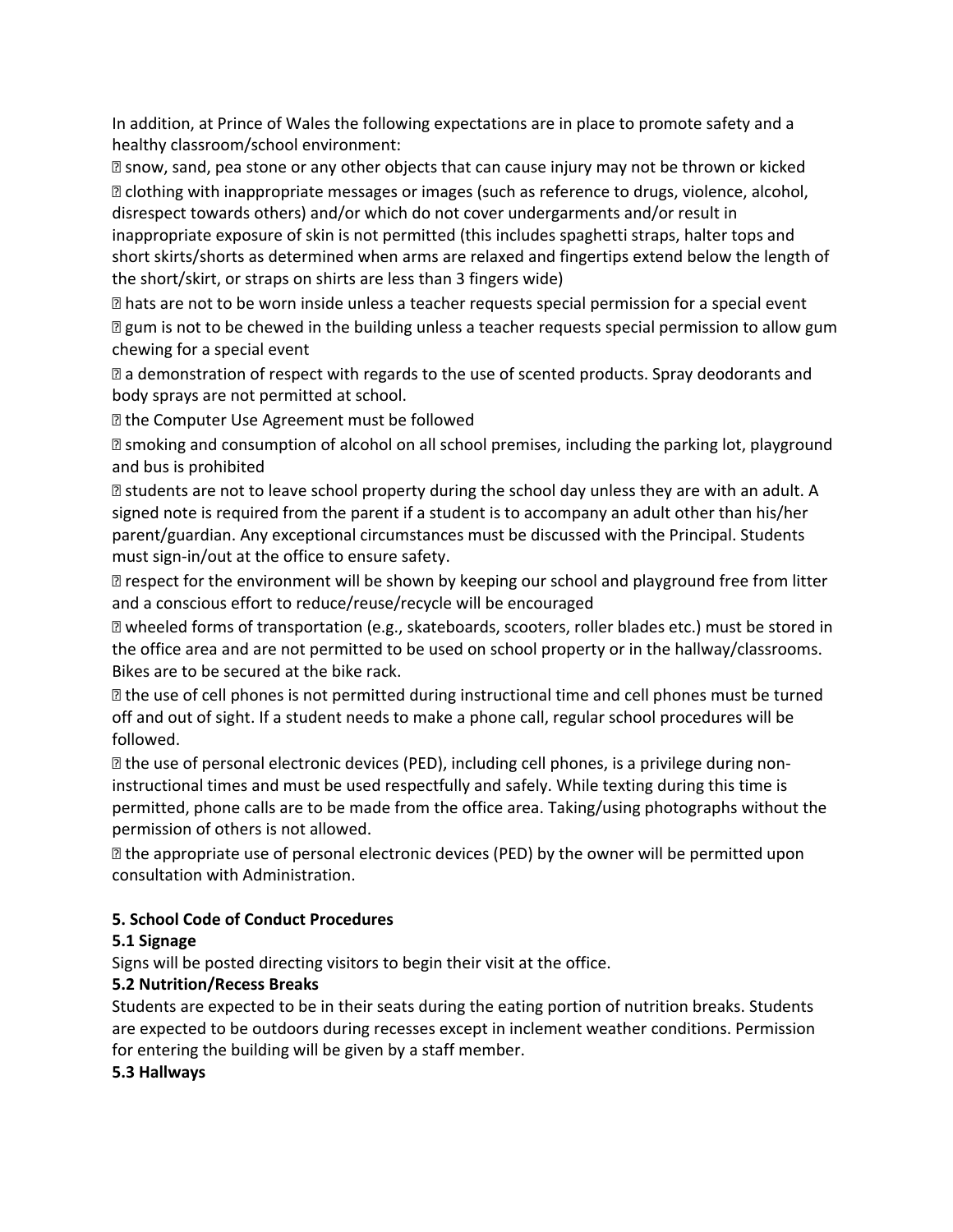Students shall have permission from a staff member to be in the hallway and shall move quietly so as not to disturb the learning of others. The middle stairwell is out of bounds.

## **5.4 Signing‐in and out of the school**

Students leaving school early or arriving late must sign in/out at the office to ensure safety. **5.5 Bus**  Students must follow the school code of conduct while riding the bus. Students are not permitted to ride on a different bus. Riding the bus is a privilege.

## **6. Strategies to Promote Positive Student Behaviour**

At Prince of Wales Public School, we work to build a welcoming, warm, supportive environment which nurtures each individual's sense of self‐worth and self‐discipline. Our proactive focus includes an emphasis on academic excellence, modelling of appropriate behaviour, the KPR Character Education attributes and various co‐curricular activities.

Our school is a community of students, parents, staff and community members who believe in working together to enable our students to grow into responsible, productive, healthy and caring citizens. Such growth requires the practice of self‐discipline, being responsible for one's own behaviour, choosing to use non-violent methods in solving problems, and learning to respect others and our environment.

## **6.1 Prevention Strategies**

Schools in KPR promote academic excellence through the character attributes of respect, integrity, responsibility, honesty, empathy, fairness, initiative, perseverance, courage and optimism to enable all students to reach their full potential. Schools also use restorative practice, an approach that manages conflict by repairing harm and strengthening relationships. It holds the individuals causing harm accountable for their actions, and it allows everyone – the person harmed, the person causing harm and others affected – to express the harm that was caused and any resulting needs. Restorative practice allows reparation ("making it right"), healing and reintegration, while preventing future harm. It may include responses ranging from informal conversations or meetings, to formal restorative conferences.

In addition, the Board's Code of Conduct sets clear standards of behaviour that are firm and fair. These standards apply to everyone in the school system – students, parents, guardians, volunteers, employees – whether on school property, on school buses, at school-related events or activities, or in other circumstances that could affect school climate.

### **Prevention strategies** are designed to:

establish a positive school climate

- maintain effective classroom management and discipline
- encourage, reinforce and reward positive behaviour
- promote social skills development
- **D** provide information regarding anger management programs
- use peer counselling and conflict resolution
- use effective, respectful home‐school communication*.*

### **6.2 Supportive Intervention Strategies** use:

 "teachable moments" (using a current situation or news story to teach students a valuable skill or lesson)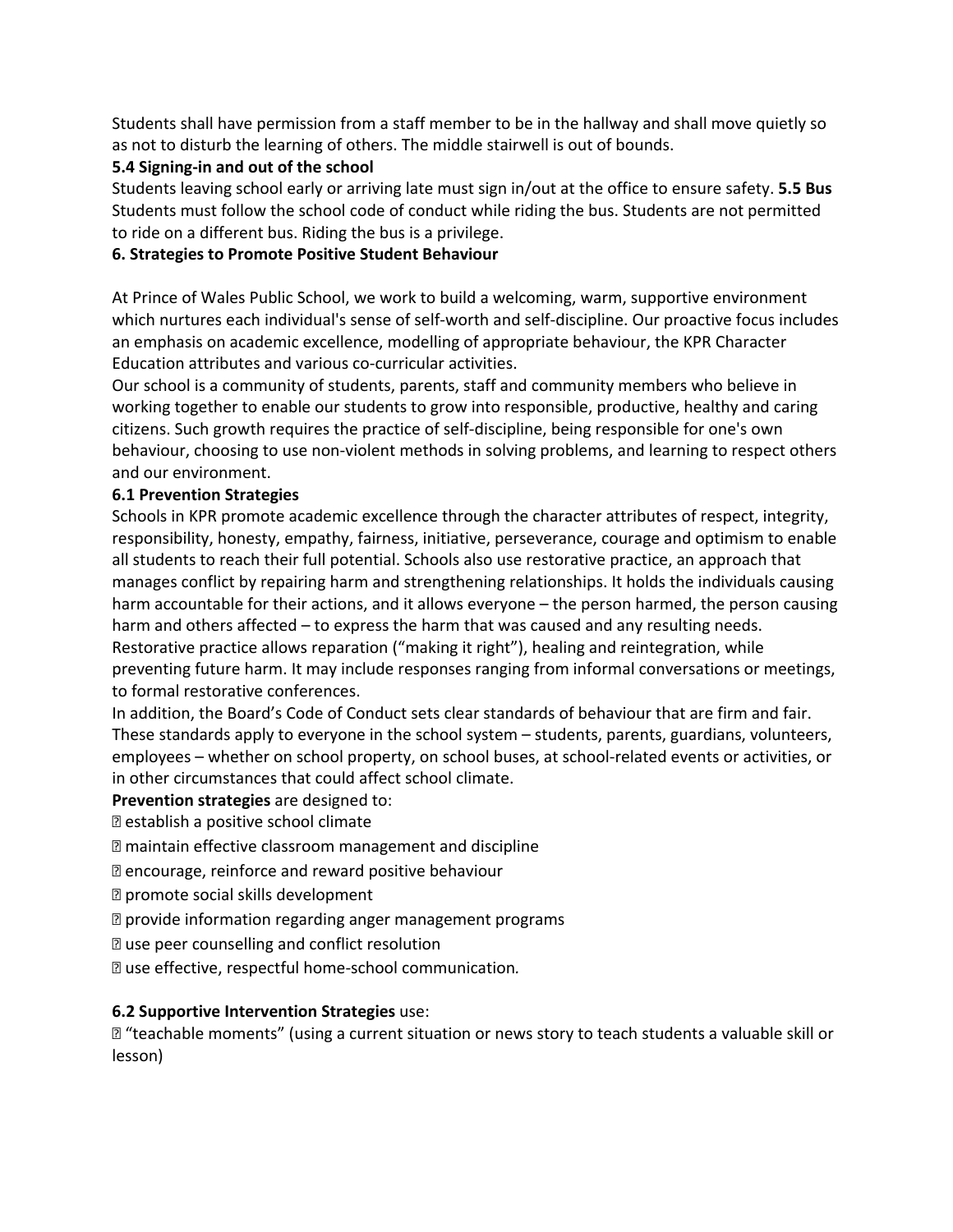verbal reminders, redirection and reinforcement

**D** interviews, discussion and active listening

**D** offering positive choices to support positive behaviour/citizenship

problem solving techniques including restorative practices

contracts for expected behaviour

appropriate outside agency support

school/Board/community resources

 understanding of individual and group interactions and power imbalances within society learning and information‐sharing to better understand people and situations.

# **6.3 Community Threat Assessment Protocol**

The KPR school board also has a Community Threat Assessment Protocol (CTAP) in place with many local agencies and police services. When student behaviours pose a potential threat to safety or risk of serious harm, the CTAP helps principals take immediate steps to protect student well‐being & respond to threatening incidents. Please speak with the principal for further information on this protocol.

## **7. PED's**

## **The following uses of PEDS are strictly prohibited.**

 **\*** the use of a PED that compromises the academic integrity of the school or individuals within the school

 \* the use of a PED that interferes with or disrupts the academic day or the teaching and learning environment when not being used as an instructional tool in the classroom facilitated by the teacher

\* the use of a PED that violates a person's reasonable expectation of privacy

\* The use of a PED that compromises personal and/or school safey

\* the use of a PED that facilitates the commission of a crime and

 \* any other use of a PED which the school principal deems compromises or interferes with school security, personal safety, individual privacy or academic integrity or is otherwise in contravention of School Codes of Conduct, Ontario Safe and Caring School legislation and Board policy No. ES 1.1 Safe, Caring and Restorative Schools.

 \* Consequences for inappropriate or prohibited use of PEDs will be determined by the school principal or designate, based on severity of the infraction. Appropriate consequences will follow progressive discipline guidelines, Ontario Safe, Caring and Restorative Schools.

### **8. Consequences for Unacceptable Behaviour**

Consequences for unacceptable behaviour are appropriate to the individual, circumstances and actions. Schools use progressive discipline, with a range of responses, supports and restorative practices that promote positive behaviour and inclusive school cultures. Consequences are firm, fair, clear and appropriate to the student's age and development. They include learning opportunities, to reinforce positive behaviours and help students make good choices. For students with special education needs, consequences and supports are consistent with the student's Individual Education Plan (IEP). The Board, principals and vice‐principals consider all mitigating and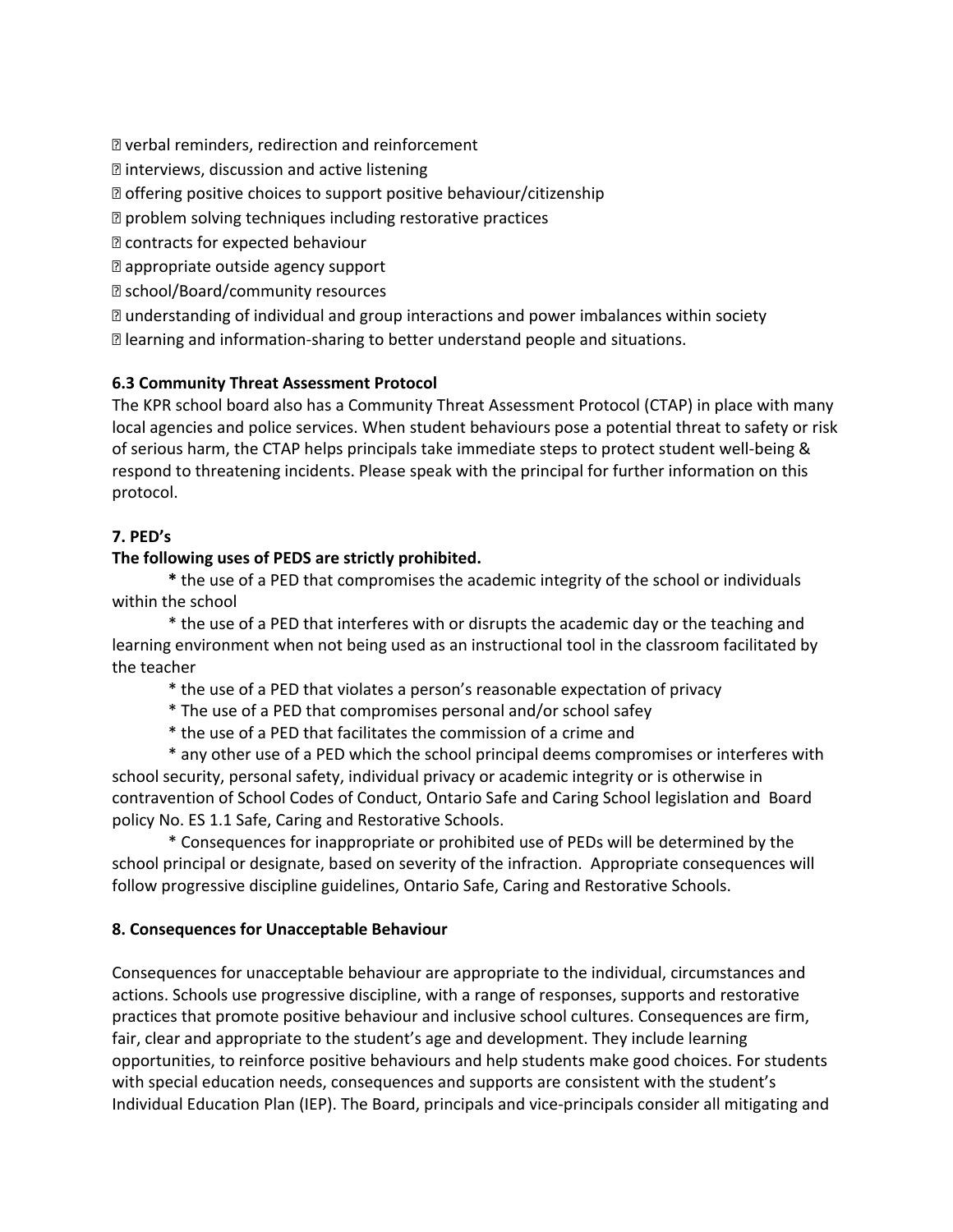other factors, as required by legislation. Progressive discipline and restorative approaches are outlined in detail in the Safe, Caring and Restorative Schools Manual for administrators.

# **8.1 Consequences may include one or more of the following:**

warnings

**2 time-outs** 

time‐owed/detentions

- **P** restorative conversation
- completing a problem report
- **P** communication with parents
- restricted privileges
- **E** supervised work period in alternate location

apology

**P** police contact

restitution (e.g., paying for damage, doing community service)

suspension

**P** expulsion.

**7.2** The Principal, or their designate, **will consider suspending** a student if they believe that the pupil has participated in any of the following infractions:

Uttering a threat to inflict serious bodily harm on another person.

Possessing alcohol or illegal drugs.

Being under the influence of alcohol.

Swearing at a teacher or at another person in a position of authority.

 Committing an act of vandalism that causes extensive damage to school property at the pupil's school or to property located on the premises of the pupil's school.

**Bullving** 

‐ Bullying, by definition, is aggressive and typically repeated behaviour by a pupil where:

• the behaviour is intended by the pupil to have the effect of, or the pupil ought to know that the behaviour would be likely to have the effect of causing harm, fear, or distress to another individual including physical, psychological, social or academic harm to the individual person's reputation or harm to the individual's property, or creating a negative environment at a school for another individual.

• the behavior occurs in a context where there is a real or perceived power imbalance between the pupil and the individual based on factors such as size, strength, age, intelligence, peer group power, economic status, social status, religion, ethnic origin, sexual orientation, family circumstances, gender, gender identity, gender expression, race, disability, or the receipt of special education.

- **•** behaviour includes the use of physical, verbal, electronic, written or other means
- ‐ Cyber‐bullying includes bullying by electronic means including:
- **E** creating a web page or blog in which the creator assumes the identity of another person,
- **EX Impersonating another person as the author of content or messages posted on the internet, and**
- communicating inappropriate material electronically to more than one individual or posting material on a website that may be accessed by one or more individuals.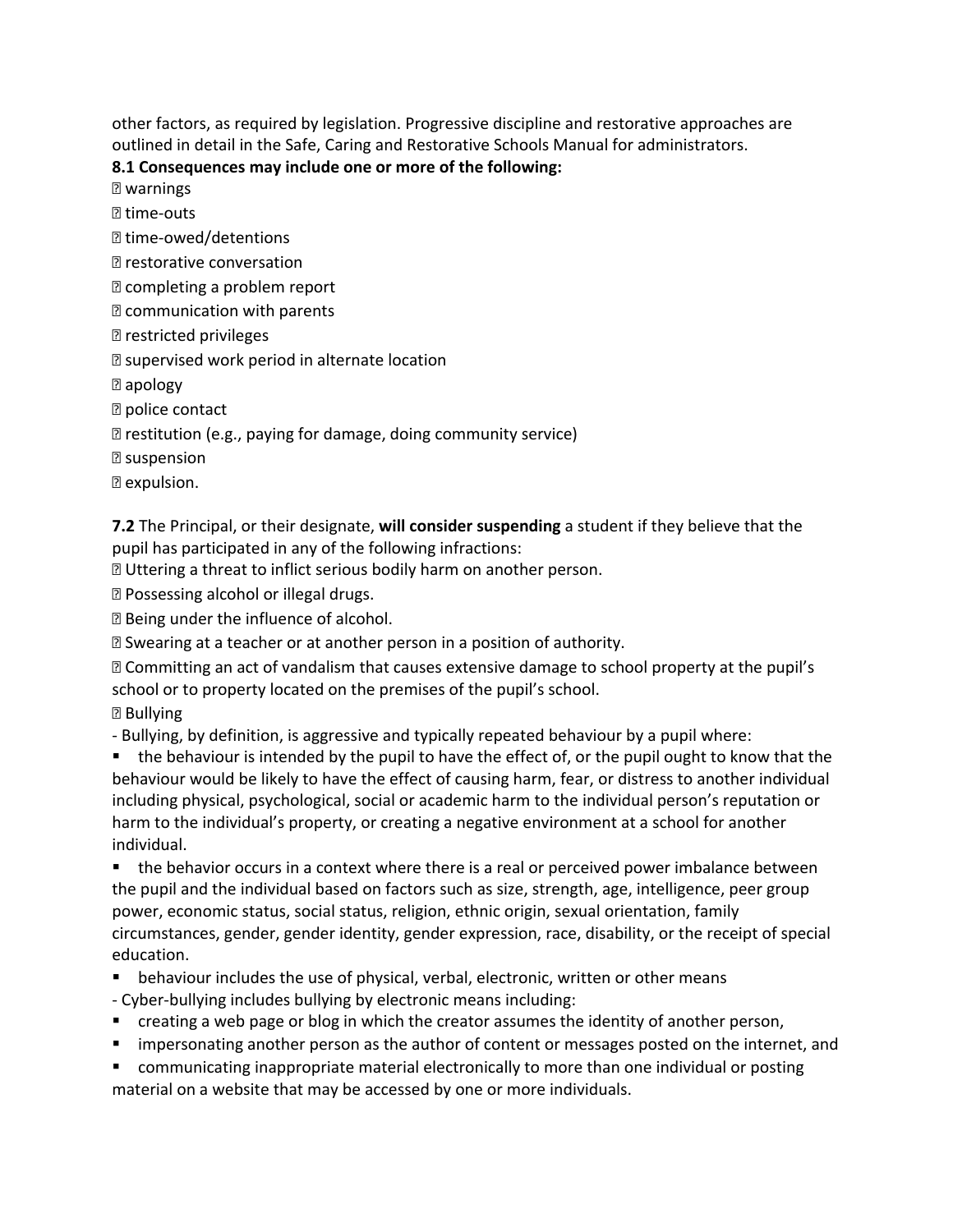‐ bullying adversely affects a student's ability to learn.

‐ bullying adversely affects healthy relationships and the school climate.

‐ bullying adversely affects a school's ability to educate its students.

‐ bullying will not be accepted on school property, at school related activities, on school buses, or in any other circumstances (e.g. on‐line) where engaging in bullying will have a negative impact on the school climate.

(Infractions, continued):

Persistent opposition to authority.

Habitual neglect of duty.

The willful destruction of school or Board property.

The use of profane or improper language.

 Conduct injurious to the moral tone of the school or to the physical or emotional well‐being of self or others in the school.

Being involved in a physical altercation.

**7.3** As required by law, a student **shall be suspended and considered for expulsion** on the following grounds:

Possessing a weapon, including possessing a firearm.

Using a weapon to cause or to threaten bodily harm to another person.

 Committing physical assault on another person that causes bodily harm requiring treatment by a medical practitioner.

Committing sexual assault.

**Trafficking in weapons or in illegal drugs.** 

Committing robbery.

**B** Giving alcohol to a minor.

Bullying, if:

‐ the pupil has previously been suspended for engaging in bullying, and

‐ the pupil's continued presence in the school creates an unacceptable risk to the safety of another person.

 Any incident including bullying, that is motivated by bias, prejudice or hate based on race, national or ethnic origin, language, colour, religion, sex, age, mental or physical disability, sexual orientation, gender identity, gender expression, or any similar factor (e.g. socio‐economic status, appearance).

**7.4** In accordance with provincial directives, a student **may be suspended, and expulsion may be considered**, if:

**If the pupil commits an infraction in the school community, which has an adverse effect on the** school

 the pupil's pattern of behaviour is so "refractory" (unmanageable) that the pupil's presence is harmful to the learning environment

 $\mathbb D$  the pupil has taken part in activities that:

‐ cause the pupil's presence to be harmful to the physical or emotional well‐being of others in the school